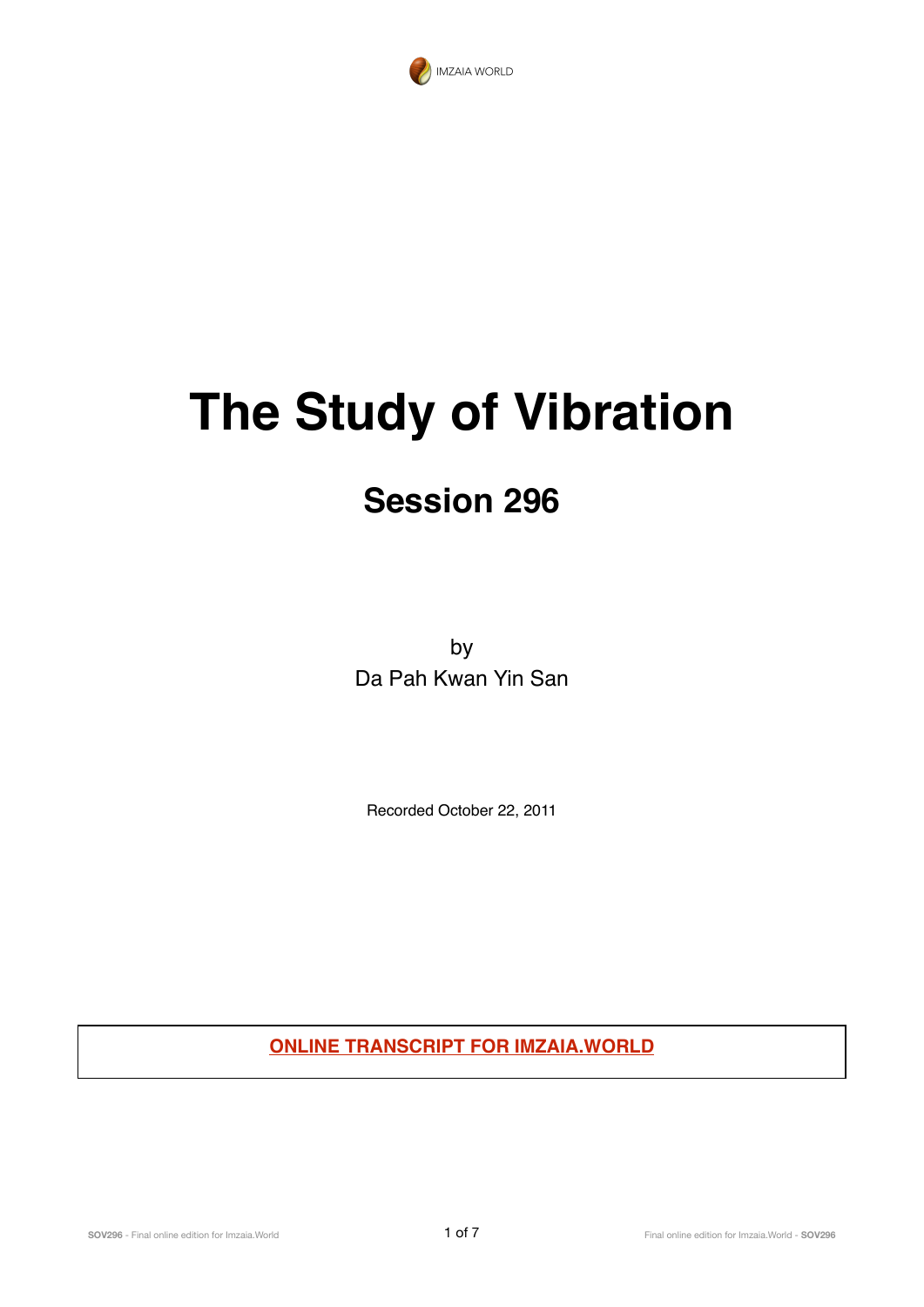

## **Session Description**

Session 296, presented by Da Pah Kwan Yin San, acts as a preliminary introduction to the concepts and ideas that are explored, both theoretically and practically, by Da Pah Ekara San and Da Gaia San, and offered up for deeper contemplation by Da Pah Lao Tze San, in Sessions 297, 298, and 299, respectively.

As is the case with multiple Sessions of the Study of Vibration, Session 296 was recorded during an auspicious time for the Akeyasan Student Body in attendance, metaphysically speaking.

Yet, it is always good to remind oneself of the holofractographic design of the Study of Vibration, meaning that the Akeyasan Student, who studies these Sessions and who practices them at any point in their personal timeline, will have to their availability the same internal and external principles of expansion that was available during the original recording of the Session.

Especially when this is actively understood and realized, the inner geometrical landscape of the Student matches up with the external geometrical reality of the Session at all times.

In this Session, Da Pah Kwan Yin San discusses the complexity of linear time, as expressed externally through society and internally through thought, and the inevitable road to stability. She introduces the movement from a vibrational reality to a tonal reality, the concept of the Ascension of All Matter versus personal Ascension of Self.

But, above all, this brief introduction to the three Sessions ahead invites your potent and immediate awakening to the irreversible realization that you are an unmissable, key player in the shift in consciousness that you seek to express within yourself and that you seek to experience within the human family that spans this Earth, of which the truth is that billions are one and that one are billions.

Originally Titled: "From Complexity to Stability, a.k.a. A Change in Time" | Life After Ascension of All Matter series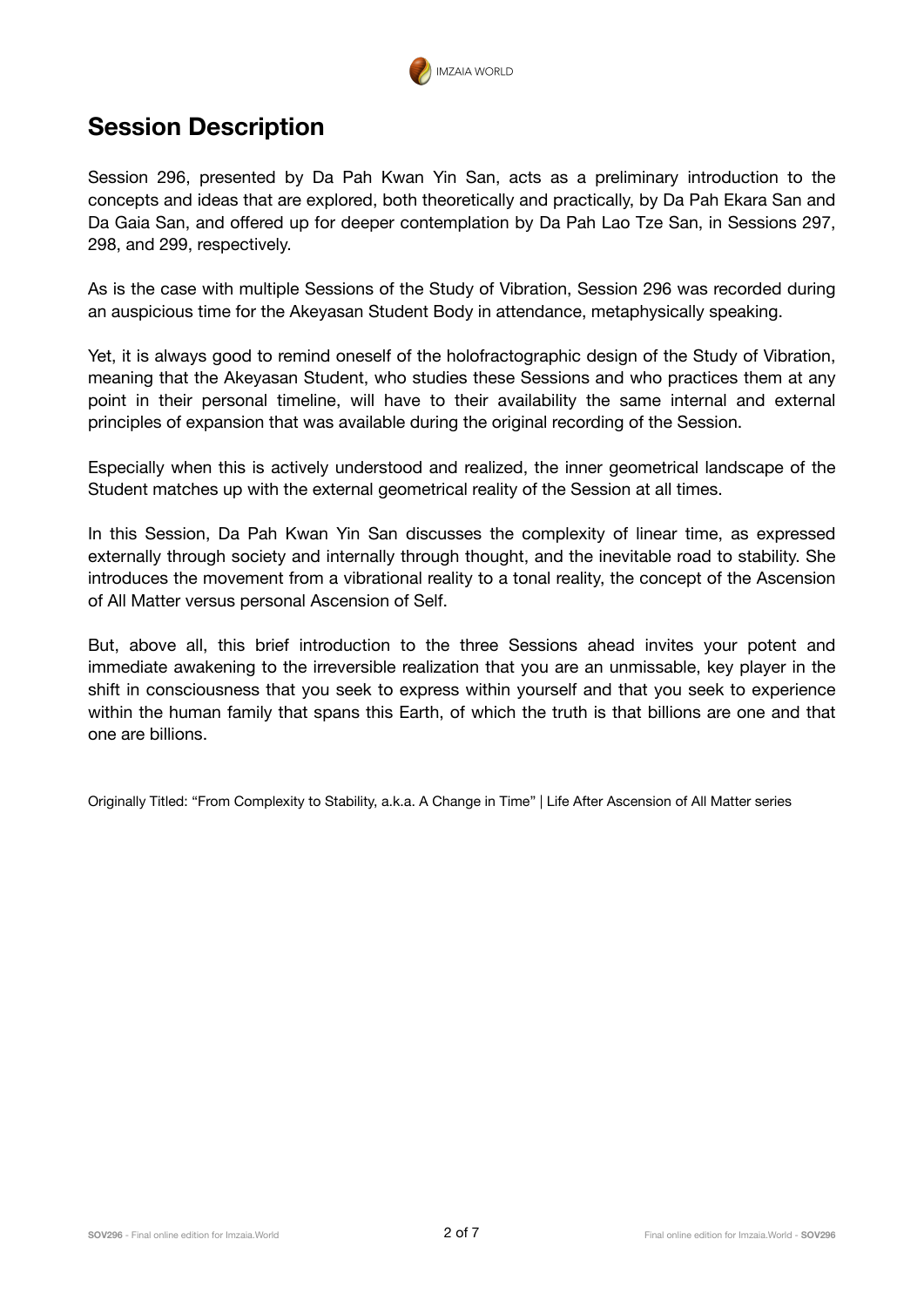

- 1. Namaste everyone. I am Da Pah Kwan Yin San. It is wonderful to meet you and to connect. Today is going to be a day of much interest. I will not be here for a lot of the time that you will be spending with the beings that are our friends, yours and mine, and that are our family.
- 2. I have been given about 15 minutes to say hello to all of you. After that, I will leave and make space for Da Pah Ekara San, Da Gaia San, and Da Pah Lao Tze San, who will present Sessions 297, 298, and 299, respectively.
- 3. In this moment, I want to connect with all of you. I want to open our hearts, together, and I want to remind ourselves that, as we wake up in this special time on earth, today being the 22nd of October 2011, we are rapidly on our way to a change in time, which is moving the human being from a period of complexity to a period of stability.
- 4. For a very long time, human beings have lived on this planet earth in a state of human psyche and, therefore, a period of human chaos. I am not one to say that chaos is right or wrong. All I will say is that the human being, as it expanded, has moved into greater layers of complexity.
- 5. This complexity does not only play out in the reality that is surrounding us. Actually, it plays out mostly on the inside of the human being; then it is projected into the outside world.
- 6. During this time of moving from human psyche or complexity to human consciousness, it is the responsibility of all of us to silence the mental voice within, the voice that shares with us many thoughts on a near- continuous basis every single day.
- 7. The human mind/brain complex is only aware of a few thoughts every second. Perhaps sixty thoughts per minute will actually 'stick'. People think that most thoughts are shared consciously in the human brain. However, when you allow yourself to truly experience the moment, your mind state will become less mental. You will move into a conscious and expanded state, known by most human beings today as daydreaming, and very elegantly, almost unnoticed, a larger whole opens up.
- 8. It is from within this state/space/dimension that the human being can become conscious of hundreds of thousands of thoughts that are raging through the mind/brain complex with the force of a Shakespearean tempest at all times.
- 9. Thoughts create worlds, yet most human beings are not aware that it is these 'invisible' thoughts that create the reality they experience. As such, it becomes important to be able to access and navigate this tempest in your head, in order to find the calm but powerful river of the heart.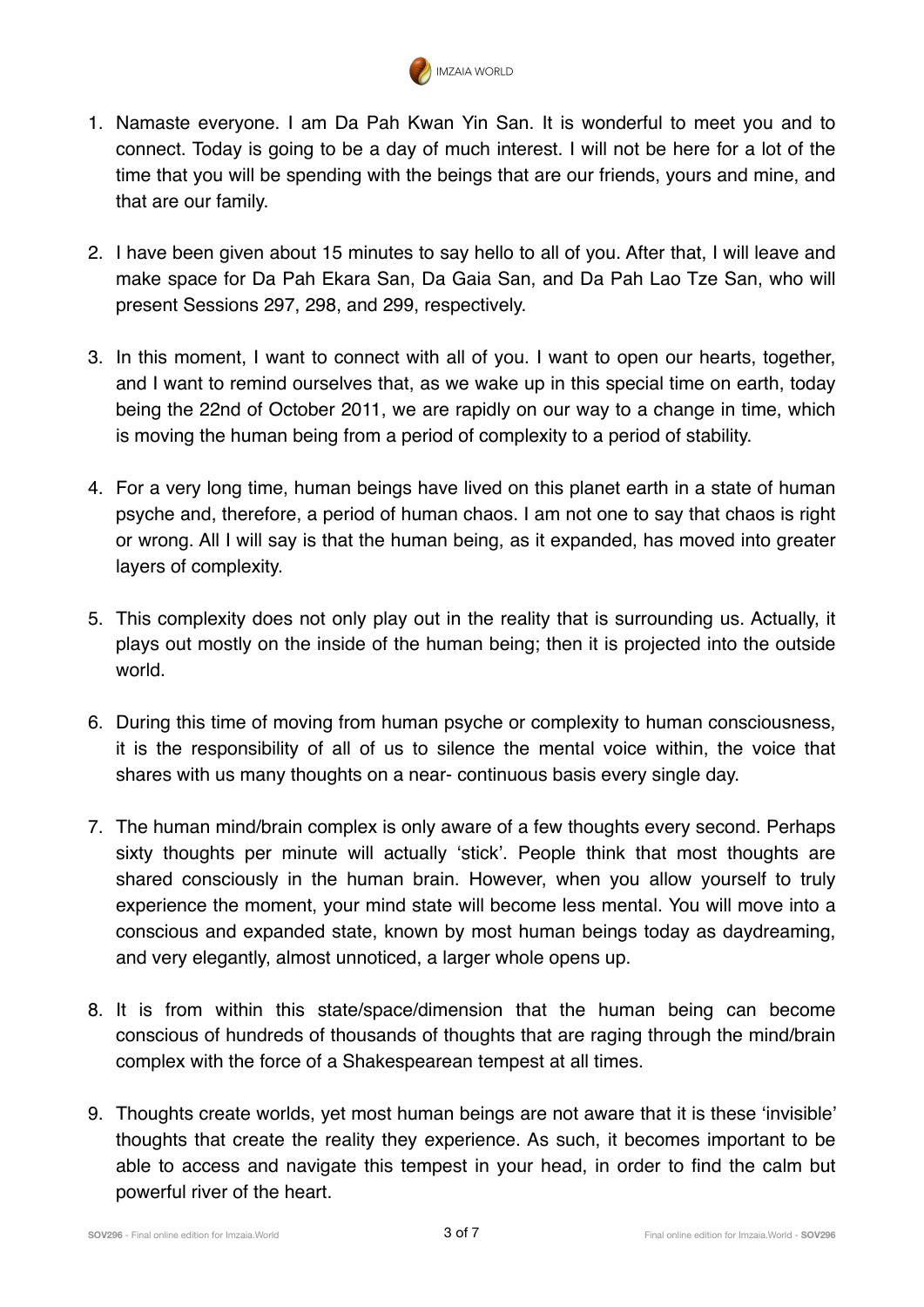

- 10.We exist within these created worlds even though we seem to exist in one world together. This world in which we live is a culmination of the worlds created by each of us. There are seven to eight billion human beings on this planet and all are joining together in what appears to be a physical universe. However, the universe is not as physical as we think it is.
- 11. As this work teaches, we are all here on planet Earth today to bring back the message of love, of joy, of freedom, of truth, and of life. Therefore, it is our responsibility, all of us together, to take a look at our own worlds, our own culmination of thought. This thought cluster is what creates our universe. It creates our lives.
- 12.We need to understand that we are going from a vibrational universe to a tonal reality, a tonal universe. Both of these will be explained later, but for now let us define that vibrational reality is a back-and-forth reality between beings, based on the sending and receiving of frequency.
- 13.The intermingling of all frequency that is sent and received throughout your entire field of experience, at any given moment in time, interacts with the vibrational realm of energy that vibrates within the spectrum of frequency in which thoughts are possible, and this is a very narrow bandwidth indeed. As such, it comes as no surprise that human beings have existed in a world of density or slowly vibrating energy. This is how human beings create a world of matter: merely by the power of what lives in their heads.
- 14.Chaos was born within this vibrational reality when many different beings, all at once, came together and decided how this world would be created, based on their own frequencies and speeds of vibration.
- 15.However, as we are now moving into tonal reality, we must take it upon ourselves to recognize the vibrational misalignments, which happen between humans because of this apparent chaos. We need to realign these vibrational realities until we meet one another in one reality  $-$  the one that we are creating tonally. This is going to be a topic discussed by the beings that you will meet here today, in the next three Sessions.
- 16.I am Da Pah Kwan Yin San and it is my honor to be guiding you through these hours that we will be sharing together. I look forward to sharing the journey today with all of you. What you can expect, next to all the channelled work that we will present, is that all of you will be given chances to empower not only yourselves and everyone who is here during the creation of this Session, but also all those who will connect to this work later.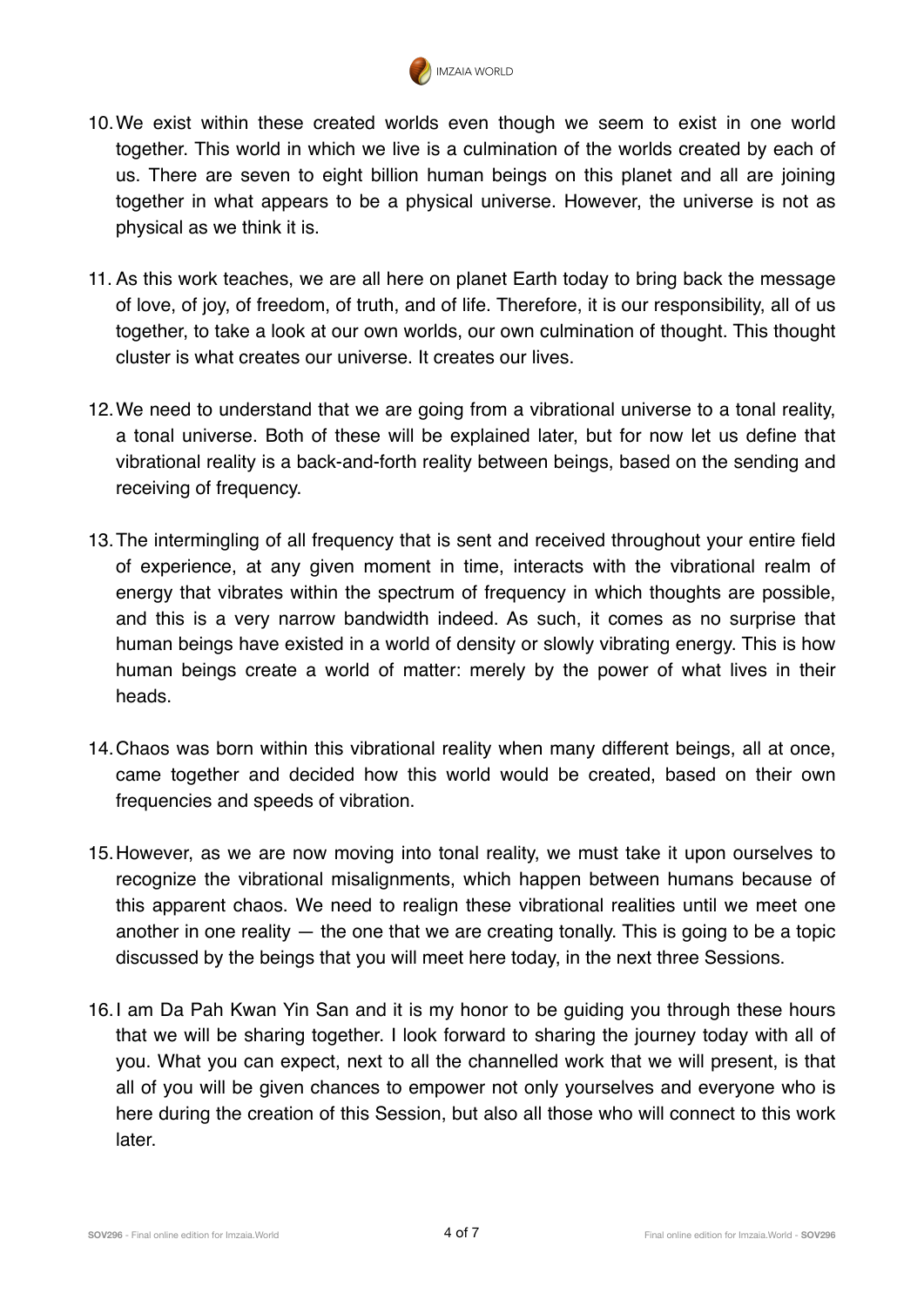

- 17.You are actively needed in all of this, not just during your working with this material but most especially afterwards, in your day-to-day life.
- 18.We will work with you throughout the next three Sessions, bringing you ways to help you line up with each other vibrationally and to then make that final jump, which has been talked about for a long time in all of these years of Sessions presented through the Study of Vibration. It is the jump from the vibrational to the tonal realm.
- 19.At the same time, much energy will be spent today talking about life after Ascension of All Matter, which could be a complicated term for those that have not yet familiarized themselves with the Study of Vibration. However, if you are aware of the Mayan calendar and, specifically, the work of Carl Calleman and Barbara Hand Clow, two Mayan Calendar researchers who I definitely recommend, then you will know that in the five or six days following the creation of today's four Sessions, between 22 & 28 October, 2011, a change is happening within the universe. Ascended Life has called this change the Ascension of all Matter.
- 20.Many people are confused about this, believing that Ascension of all Matter and Ascension of Self are one and the same. They are not.
- 21.Ascension of all Matter is what is happening to the universe right now. The easiest way to explain this is that your mind, and the mind of all humans, all animals and all other life, is being taken out of its metaphorical box, which has been labelled the matrix, but is also connected to names such as archetypical reality and fourth dimensional density.
- 22.The Ascension of all Matter, which in many ways and forms has been discussed throughout all native and authentic spiritual traditions, will open this box. It is however not to be confused with anything that has ever been presented in mainstream religion.
- 23.When this prison box of mind opens, it allows you to step into the reality creation (or creality) that you have consciously or unconsciously been working on for a long time now. Many of you have gone through numerous years of a journey that often was not understood properly at the time.
- 24.Why would you do certain things? Why would you be changing your life? Why would you be picking up the feelings you would pick up, while others around you throughout those years could not see the things that you were experiencing, things that you would intuitively know? It proved to be a very lonely journey for many, but your determinism and your ability to not be brought down no matter what, has literally paid off.
- 25.We now live in a world, and most assuredly so since the beginning of the Gregorian Kronos year 2011, where many are waking up. However, not all are waking up to the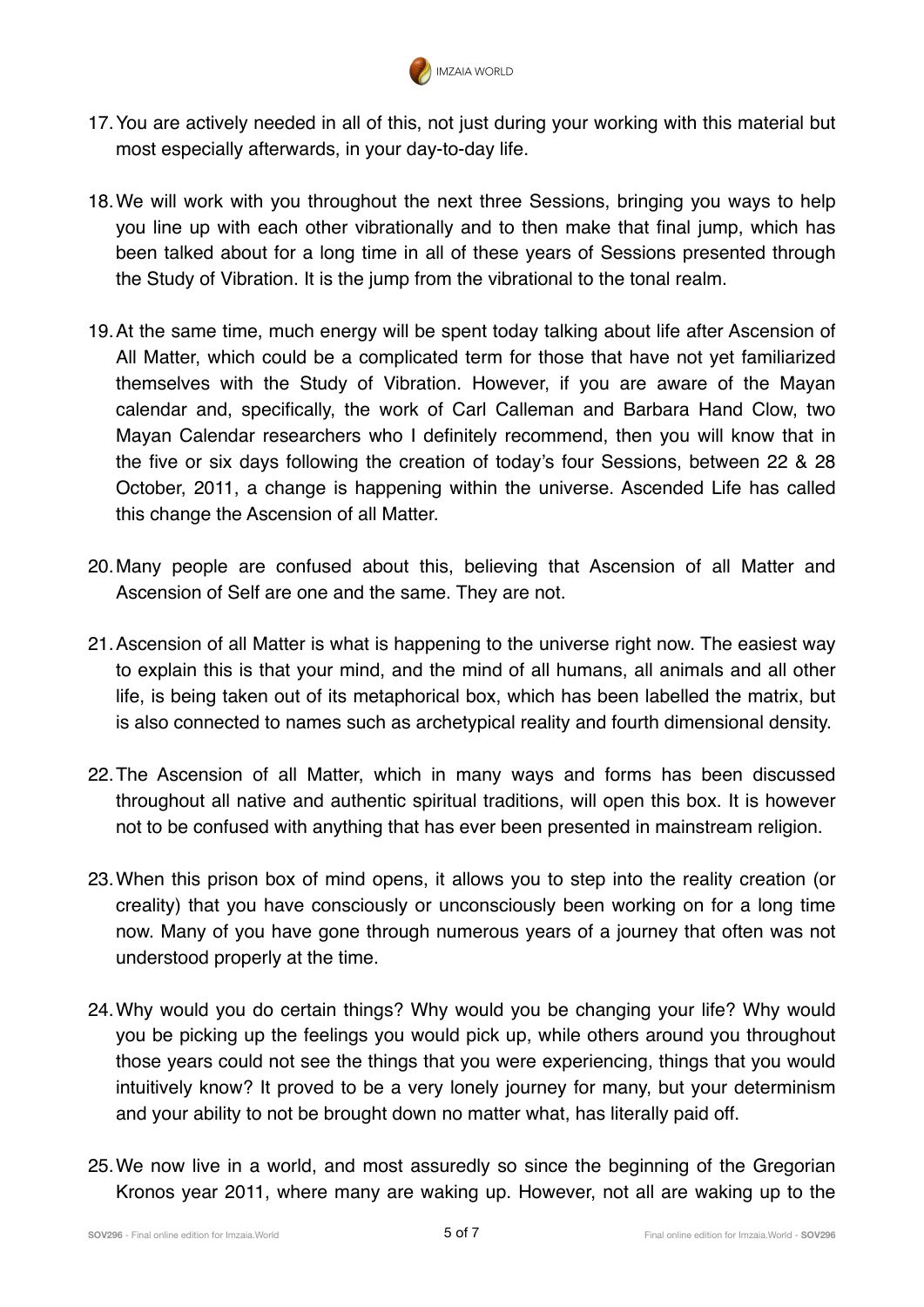

same intensity of vibrational and energy past life knowledge that you sit here with today.

- 26.Many are indeed waking up to the fact that this world can, will, and must undergo a change. This change is happening right now and it will most likely take many years in the experiential realm of the human society as a whole for a full understanding of this shift to emerge.
- 27.The date of October 28, 2011, will arrive, yes, but do not expect fireworks; it will come and go. We cannot pinpoint this shift to a Gregorian calendar date, but let us say that during this period, and the whole period that follows it, humanity will no longer be locked into a square matrix together and therefore many dimensions of potential for reality creation will manifest.
- 28.Creality will once again open up. In ancient times, such as the Lemurian era but also much earlier than that, creality was considered the normal state of the human being. The restoration of this creality state of beingness, which once was the norm, will take this planet as a whole, and each individualized point of consciousness within the whole, which is what we all are, on the ride of a lifetime.
- 29.Ascension of All Matter, in short, is the move from Chaos to Creality, from the chaotic/ psychotic brain/mind complex to the creative/tonal heart/spirit expansive state of consciousness, and this will be so for every form of life in existence, throughout time and space, as a stable quantum state emerges from the microscopic into the macroscopic experience that is our shared truth to change the very fabric of reality itself.
- 30.Every type of particle, and thus including matter itself, is shifting to this quantum, fluid state of being and, as such, humanity will no longer pipe its mind through the one box principle which has kept all mental realities tied together.
- 31.Instead, the box that is the matrix will move into each person's mind directly. This means that you will be creating your own matrix at that point. No longer will you be experiencing the plugged-in version, if you want to call it that.
- 32.This could sound daunting to some, but I will tell you that it is a good thing because, as a species, humanity and all of life with it will have achieved, and restored, the vibrational power to fully create that which has, so far, been created for it: reality itself.
- 33.As such, I come to the point of Imzaia World, and specifically the work that Imzaia World will begin today. We will, in short, extend the opportunity to anyone on earth to